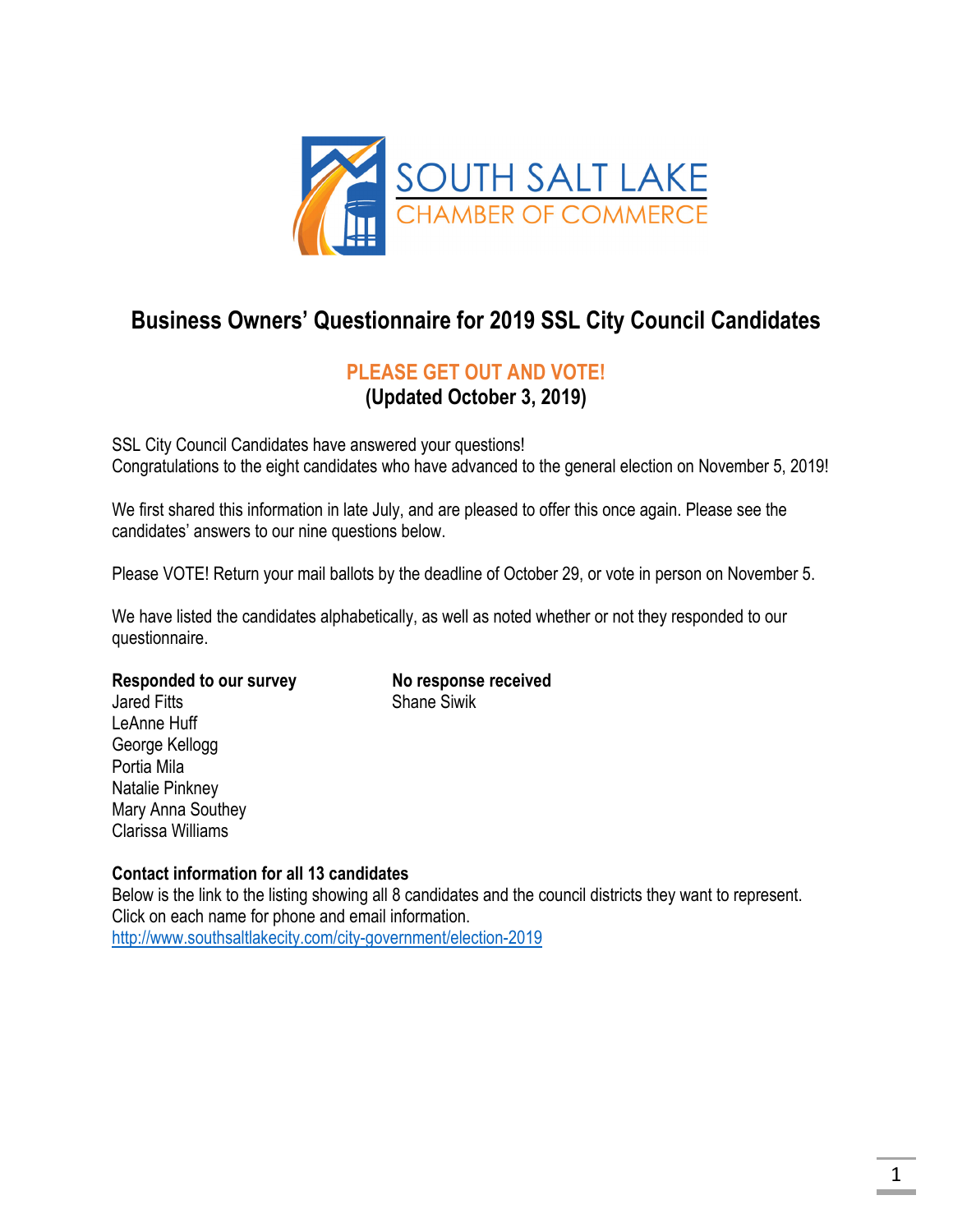### **Question #1 / Name & years in South Salt Lake**

| <b>Jared Fitts:</b>   | A resident of the city for 34 years. Raised in SSL, attended Granite HS, graduated |
|-----------------------|------------------------------------------------------------------------------------|
|                       | in 2000. He and his wife have six children.                                        |
| LeAnne Huff:          | Resident of SSL since 2014.                                                        |
| George Kellogg:       | Resident for nearly three years.                                                   |
| Portia Mila:          | Resident for 19 years.                                                             |
| Natalie Pinkney:      | Resident of SSL for one year; four years in the valley.                            |
| Mary Anna Southey:    | Resident of SSL for three years.                                                   |
| Clarissa J. Williams: | Resident of South Salt Lake for 10 years                                           |

### **Question #2 / Current employment information**

| Jared:<br>LeAnne: | COO of U.S. Novelty and a leadership role since 2003.<br>Masters in Education and a license in clinical mental health counseling. Work for the state<br>of Utah as a program administrator of state-wide mental health crises services. |
|-------------------|-----------------------------------------------------------------------------------------------------------------------------------------------------------------------------------------------------------------------------------------|
| George:           | Emergency Preparedness Coordinator for the U of U Main Hospital.                                                                                                                                                                        |
| Portia:           | 5.5 years with CUNA Mutual Group, insurance company for credit unions.                                                                                                                                                                  |
| Natalie:          | Associate Director of Student Success for Education at Work, a nonprofit that gives college<br>students part-time jobs and tuition assistance.                                                                                          |
| Mary Anna:        | Semi-retired and largely self-employed. Managed my father's art business and now the<br>sole dealer of his remaining work. Substitute teacher at Rowland Hall St.Mark's. I keep<br>busy with my volunteers jobs, too.                   |
| Clarissa:         | I am currently employed with FLSmidth, a company located in Midvale, Ut., where I am a lab<br>technician in the Analytical Laboratory.                                                                                                  |

### **Question #3 / Skills, training & experience that qualify you for the council**

**Jared:** I have been a resident of South Salt Lake for almost my entire life. I attended schools in the community, from Woodrow Wilson to Granite High. My first job was a janitor at the old Woodrow Wilson elementary school. I work for a business that has been doing business in South Salt Lake since 1922. I bought a home here in 2005 and worked with the building department on several renovations. I have chosen to raise my 6 children here.

> As a business leader I understand the importance of relationships and communication. I have had the opportunity to hire and train many employees. I have also developed leadership skills throughout my career and serving in my local church. I have been around city government since a child. My family has served the city in many roles since the incorporation of the city. I know how difficult it can be to get things done and understand what it takes to make changes on a city government level.

**Brent:** I have over 30 years' experience in business and community leadership positions including: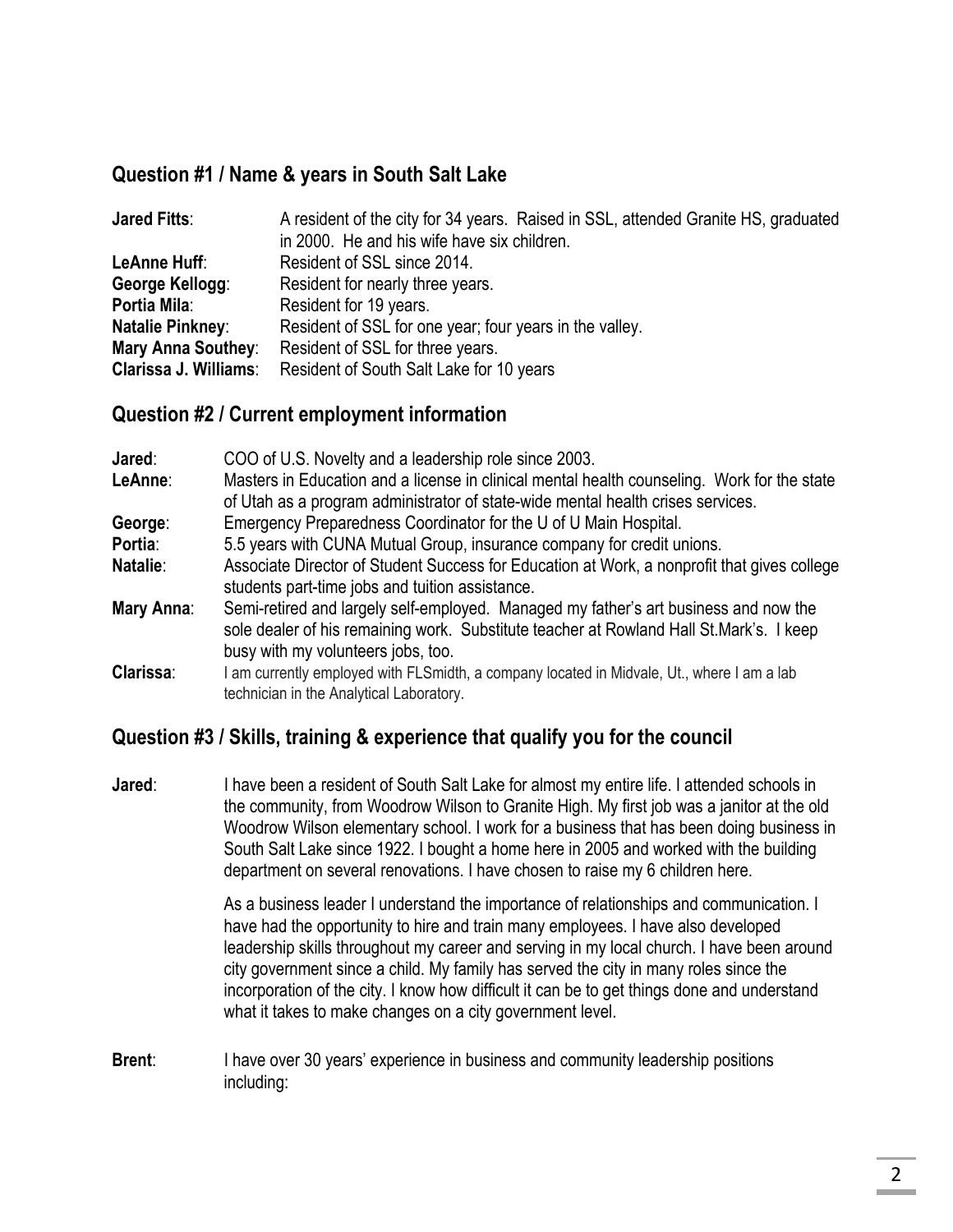#### Volunteer

- 4 years in PTA leadership
- 4 years as a member of the Weber State University MBA Alumni Board with 3 years as community service chair
- 1 year as the leader of an organization in downtown Salt Lake City providing weekly activities for a special needs group
- 3 years on the board and running a youth soccer organization
- 10 years as a local leader in the Boy Scouts of America

#### Professional

- Over 20 years as a project and program manager in business
- I help companies develop solutions to solve business problems
- **LeAnne**: Some important skills to being an effective council member include being able to listen to people respectively, have an open mind, willingness to devote time, and to make determinations on what is best for the community as a whole. My education, training, and experience have helped to foster all those skills. Since 2004 I have worked in crisis response, answered crisis calls, and responded to mental health crisis in the community. In order for me to be effective I need to be a good listener, to listen to their issues from their point of view, and maintain support in intense situations. I also need to communicate well with other partnering agencies involved in crisis response including law enforcement and fire. In my current position as a program administrator I work with different community partners throughout the state to implement best practice in crisis response. It is important for me to work collaboratively and make decisions that are in the interest of the state as a whole, also recognizing that the needs of varying communities are not the same. While serving on the mental health coalition and the planning commission of SSL, I have learned about the uniqueness of SSL, its strengths and its challenges. I also understand the importance of listening to constituents, businesses, and those that work in the city.
- **George**: I have seen the City of South Salt Lake during long nights of security patrols, as an armed patrolman for a private security company. I have also served as a 911-dedicated EMT in the City of Phoenix AZ and I have renewed my EMT, as a hospital employee. I have worked in the emergency room in Salt Lake and I have seen firsthand the effects that the streets have on our youth and more senior city residents. I hold a Master's degree in Security Management (Bellevue University) and I took Ethnic Studies, Public Health and Psychology courses at the University of Utah-Denver and the Community College of Aurora. I understand many issues faced by people and their children in our community.

I currently hold the position of the Shades of Blue Utah Chapter President. This is new to Utah and the organization is focused on teaching our young people that there are opportunities out there for them in science, technology, engineering and mathematics. We teach them principles of goal setting and leadership that will serve them well in ANY career field they choose. I see the importance of young people and families succeeding, having raised three children. Families can succeed only as far as opportunities are made in their community and families know how to reach for them.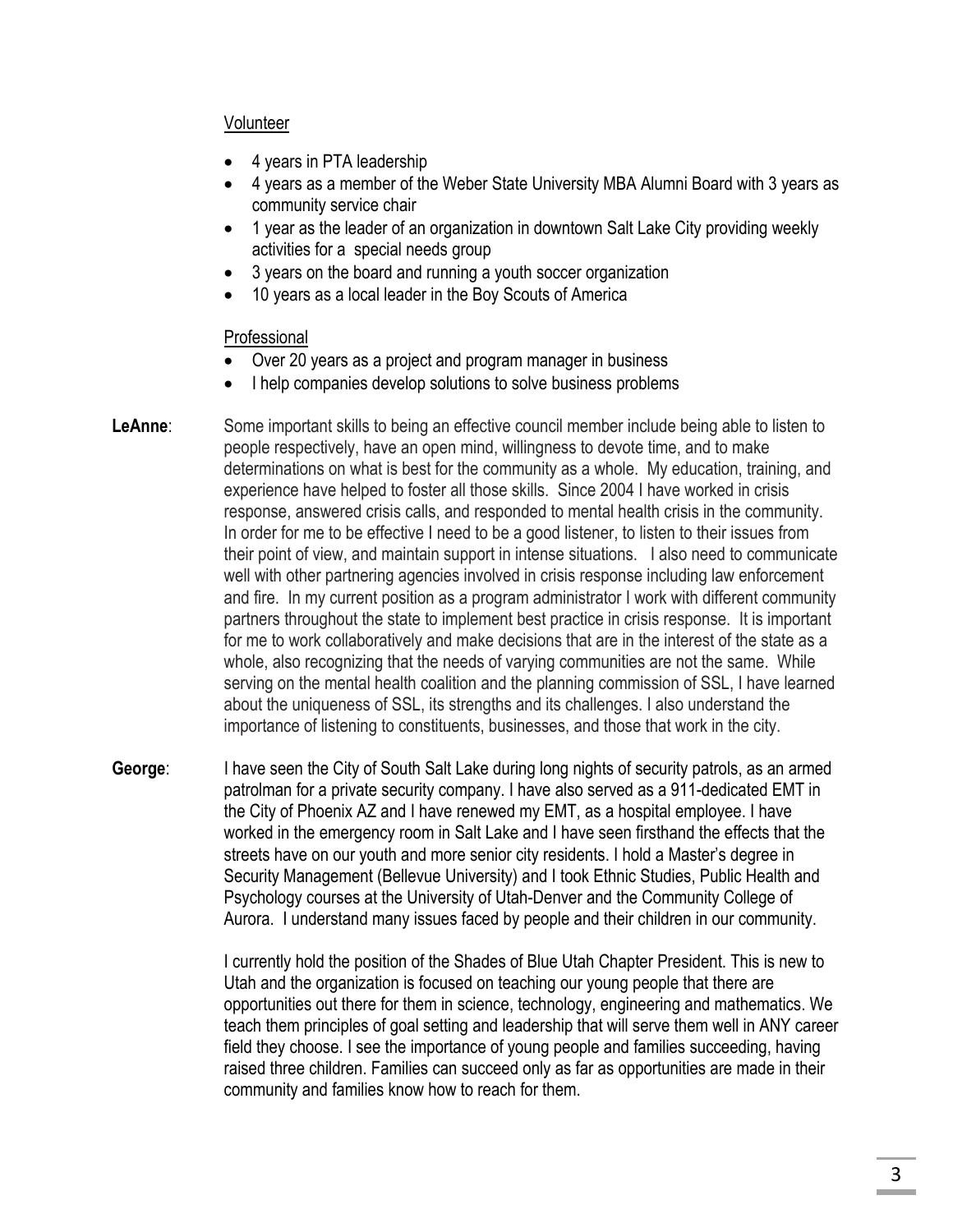- **Portia**: Worked in a local SSL credit union for 12 years (many SSL City employees and residents were members) + 5 years at another credit union in the valley. Served on the SSL Chamber of Commerce Board for many years (2004-2005 & 2008-2013) also chair of the Women in Business Committee and a Chamber Ambassador. Served on the planning commission prior to being elected to City Council. But I believe that my four years of service on the council gives me an advantage over other candidates. There is a learning curve to serving on the council, I am ready to hit the ground running.
- **Natalie:** Bachelor's Degree in Psychology from Marquette University and Master's Degree in Educational Leadership and Policy from the University of Utah. As a talent acquisition expert and training in policy, I understand how talent drives a city's economy as well as understand how policy is researched, introduced, and implemented. In addition to my fulltime work, I am an adviser for March for Our Lives SLC, on the Board of Directors for Shimmer Sparkle Shine Project, on the Engagement Team for the University of Utah Prison Education Project, and council member of the Salt Lake County Behavioral Health Services Advisory Committee.
- **Mary Anna:** I am currently on the South Salt Lake Planning Commission which has been a great learning experience. I have been attending City Council meetings as well and have learned a lot about the issues that face us and about the dynamics of our city government.
- **Clarissa:** I have an Associates in Pre-Engineering in Chemical Engineering. I have 7 years of experience in working in an analytical laboratory. I served 2 years on our HOA, as board president. Working alongside our management company to ensure that our community was safe.

### **Question #4 / Primary motivation for erving on the council**

- **Jared:** I love living in South Salt Lake. It has a great community feel and is a wonderful place to raise a family. I know we are transitioning to a new era in our community, we have seen increased building of high density apartments as well and new commercial centers on State Street. We need strong leaders to help navigate the changes that are taking place in our city, someone who has lived here and understands the history of South Sat Lake.
- LeAnne: In addition to being a resident of South Salt Lake, I have had the privilege of serving on the planning commission for over a year. Prior to joining the planning commission I participated in the mental health coalition that was created by the Mayor to address the mental health needs of SSL residents. While participating in the mental health coalition I learned about Promise South Salt Lake and how this program is helping so many individuals learn the skills they need to be successful in school and life. In these positions I have worked with city staff and have first-hand knowledge to their dedication to making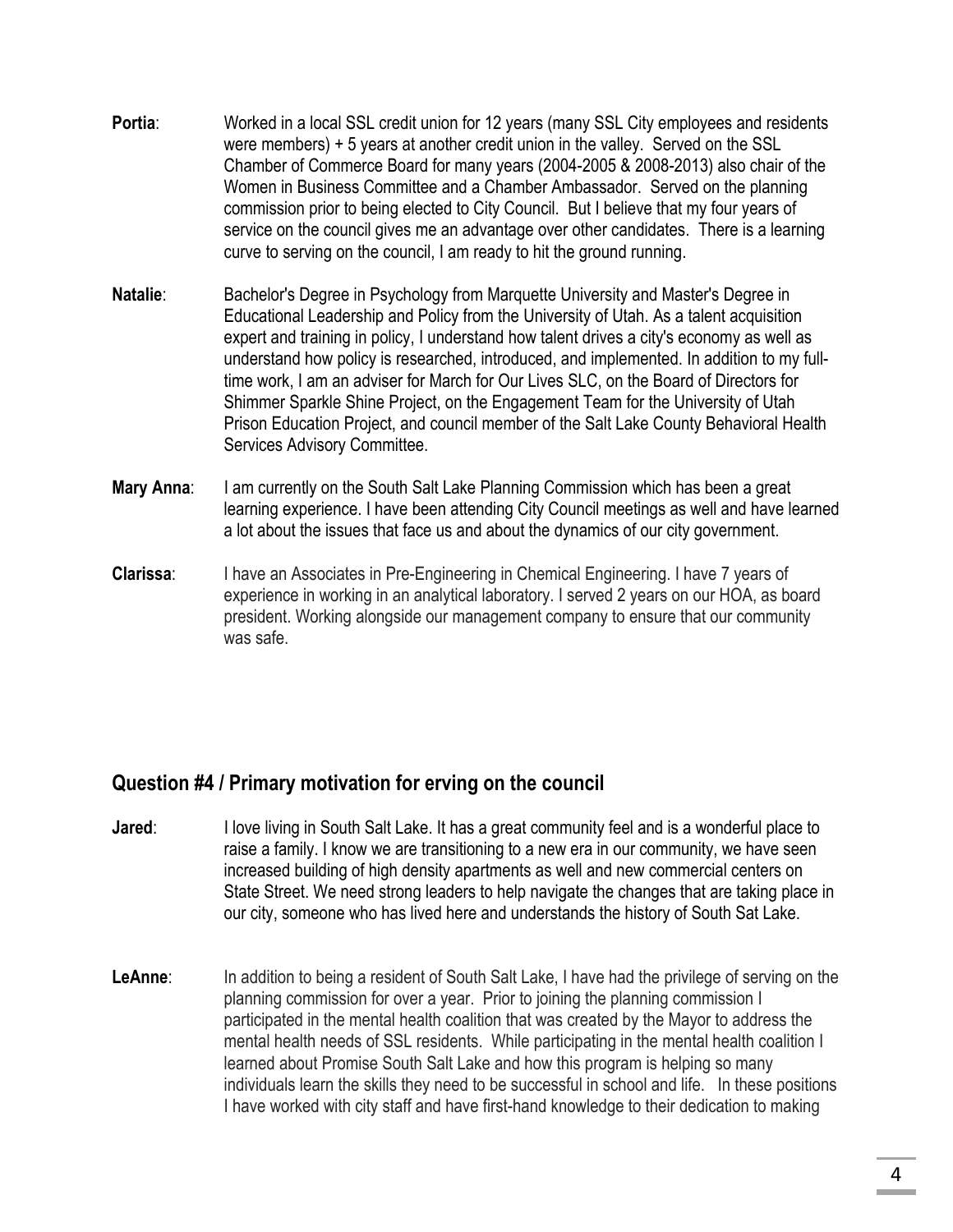our city a safe and great place to live. I want to be part of the team to keep South Salt Lake on the Move.

- **George**: My motivation is to see that our community, our residents, get fair representation in our local government. I want our people to see that they have a voice in our community's affairs.
- **Portia:** I've lived, worked and served in this community for 19 years. I understand the unique issues facing SSL and want to continue to be part of creating solutions to make our city a better place.
- **Natalie**: To be a servant leader in it's truest form. I believe that elected officials represent and serve all the voices in their community. I believe that cities do their part in providing a fundamental need for all residents. When we have thoughtful leaders, an engagement community, and services that aim to be resources for those fundamental needs, we can all thrive.
- **Mary Anna:** I am excited to be in a smaller city where it really feels like one person can make a difference. And my recent brush with breast cancer inspired me to do more with my life. I am lucky to have the time and energy to try to make that difference and to make our little corner of the world better.
- **Clarissa**: What is your primary motivation for seeking a seat on the city council? I want to make our city safer, successful and make it one of the best places to live in Salt Lake Valley. South Salt Lake is unique that we are not quite big, but we are fastest growing city.

### **Question #5 / Share top 3 priorities for serving and plans to accomplish them**

- **Jared:** My top priority is to help solve the budget problems the city is facing. As a business owner, I understand you can only cut so much from a budget. We need to find ways to raise revenue for the city and have a clear sustainable vision for the city. My next priority would be to take care of our first responders and city employees. They all work so hard to provide excellent services for all the residents. We need to find ways to increase revenue to increase pay for employees as well as upgrade facilities in the city. My next priority would be increasing the level of the services the city provides. We need better lighting on our streets, better parking enforcement, and we need more resources in the winter for snow removal.
- **LeAnne:** My top priorities are our public safety, promoting strong communities and smart growth. I will support our first responders by working with our city to come up with a long-term sustainable solution to bring up their pay and to keep local control of our public safety. The economy is strong along the Wasatch front and is bringing opportunities to South Salt Lake. I will work with residents to advocate for smart growth that supports the needs of businesses, and workers, and improves the quality of life for the residents. The strength of our communities influences many aspects of our lives, including better health and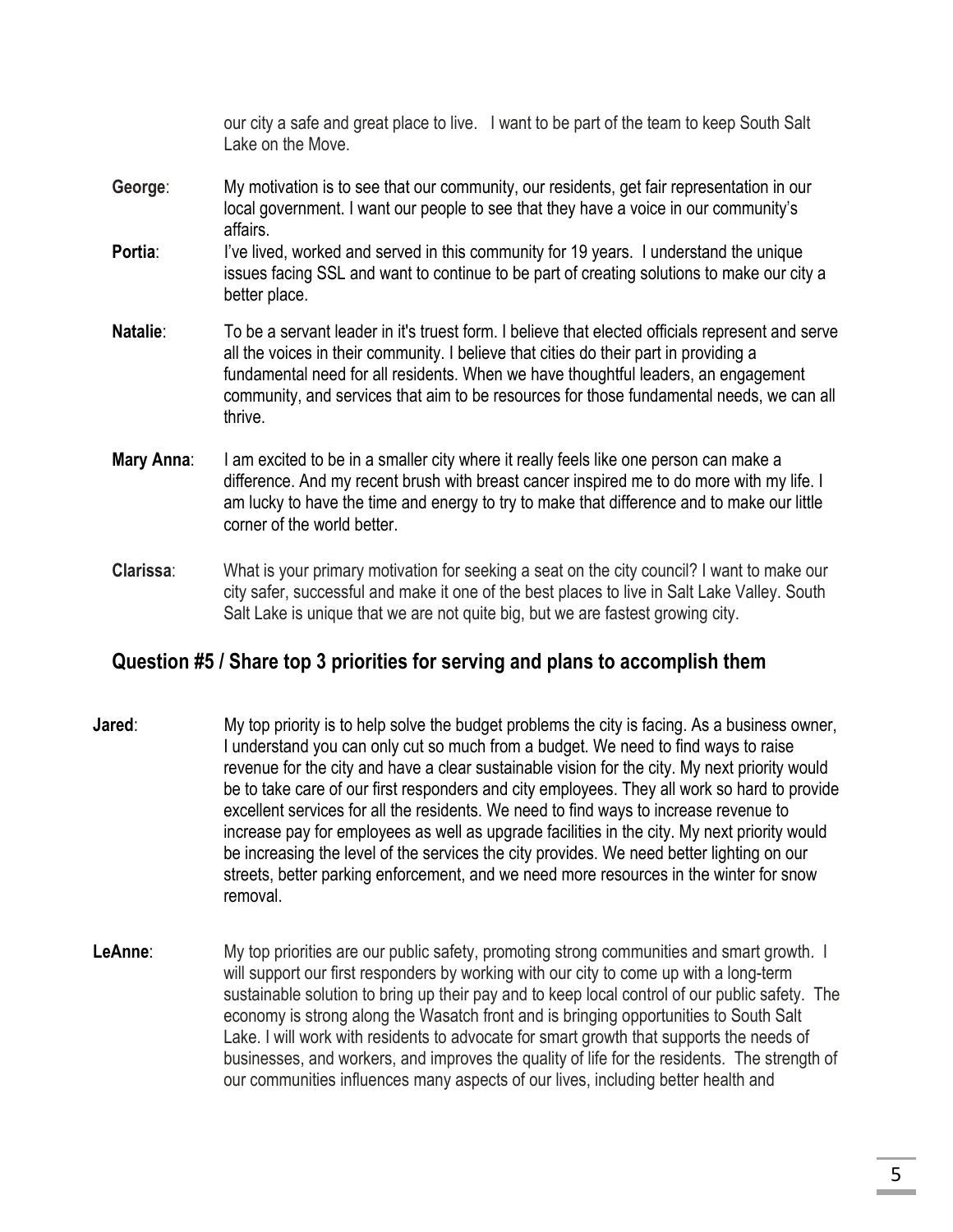|            | wellbeing. I am committed to our community and will be proactive to create ways to<br>include and listen to the residents because we are stronger when we work together.                                                                                                                                                                                                                                                                                                                                                                                                                                                                                                                                                                                                                                                                                                                                                                                                                                                                                                                                                                                                                                                                    |
|------------|---------------------------------------------------------------------------------------------------------------------------------------------------------------------------------------------------------------------------------------------------------------------------------------------------------------------------------------------------------------------------------------------------------------------------------------------------------------------------------------------------------------------------------------------------------------------------------------------------------------------------------------------------------------------------------------------------------------------------------------------------------------------------------------------------------------------------------------------------------------------------------------------------------------------------------------------------------------------------------------------------------------------------------------------------------------------------------------------------------------------------------------------------------------------------------------------------------------------------------------------|
| George:    | 1. No unnecessary taxes and thorough research on all taxes deemed necessary before<br>they are actually made policy; transparency is essential in our city government when we<br>are considering taxes and funding for major projects and city employees. This includes our<br>First Responders.<br>2. Increase opportunity for our young people and for them to understand that this a place<br>where they may learn to thrive.<br>3. Safety and Security in our neighborhoods by combining community, police, and city<br>governance efforts. There are projects such as street lights and general road maintenance<br>that have been neglected or managed poorly. I will do all I can to ensure safety and<br>security for our community.                                                                                                                                                                                                                                                                                                                                                                                                                                                                                                |
| Portia:    | 1. Find a sustainable funding source to competitively pay our first responders what they<br>deserve.<br>2. Continue to work with Salt Lake County to ensure that our new library will be an amenity<br>for all our residents<br>3. Prioritize improved street lighting to help reduce crime in our neighborhoods.                                                                                                                                                                                                                                                                                                                                                                                                                                                                                                                                                                                                                                                                                                                                                                                                                                                                                                                           |
| Natalie:   | A)Participatory Budget (creating budget committees and delegates who work with the<br>council and experts to have a process each year where the city votes on what should be<br>done with discretionary funds of the budget).<br>B) Community/Neighborhood Councils (establishing a neighborhood council similar to the<br>other 15 cities in the valley that allows for more community engagement and sense of<br>belonging)                                                                                                                                                                                                                                                                                                                                                                                                                                                                                                                                                                                                                                                                                                                                                                                                               |
|            | C) Increasing Creative Revenue Streams (looking at ways our daytime and uniqueness<br>can serve our community by implementing creative streams that have been done<br>successfully in other cities in the country)                                                                                                                                                                                                                                                                                                                                                                                                                                                                                                                                                                                                                                                                                                                                                                                                                                                                                                                                                                                                                          |
| Mary Anna: | Smart Growth. I see how our city is changing so rapidly and want to make sure we do it<br>right. We need to concentrate density along transit lines so that traffic and parking<br>problems don't develop and we need to make sure that infrastructure is there to support<br>the growth.<br>Clean, walkable, and well-lit streets. I walk my dog every day and now I'm walking our<br>neighborhoods canvassing. I see a lot of room for improvement with respect to walkability.<br>Walkable neighborhoods are healthier and friendlier and higher walkability scores mean<br>higher property values. I would like to see more crosswalks and better street lighting. I<br>know that the city has plans for these things but actually getting them funded is the<br>problem. I would like to make it a budget priority. I am also trying to do my part to keep the<br>streets clean by picking up litter everywhere I go as a candidate and as a dog-walker.<br>Public Safety. I believe that we need to retain local police and fire departments that can be<br>responsive to our specific needs. And we need to pay them competitively. We have to<br>acknowledge that we are part of a larger regional economy and respond accordingly. |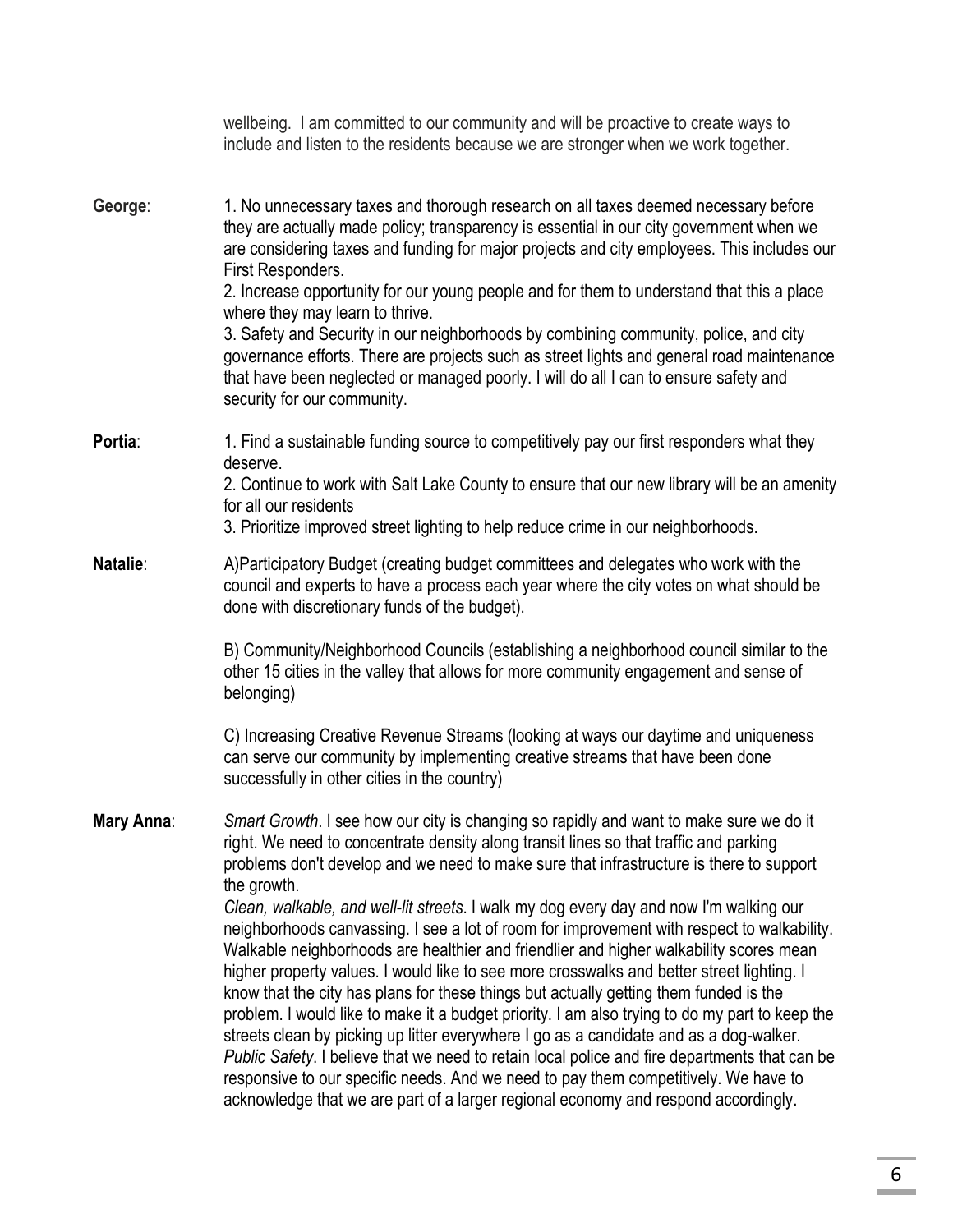**Clarissa:** 1.) Police and Fire. Ensuring that our men and women are compensated well, that it not only keeps them within our city. Even if this means increasing city taxes. It's a small amount, compared to how much they are willing to risk every day for our city. 2.) Infrastructure of the city. With SSL growing at a rapid rate and we need to ensure that our city is up to task of handling that growth. We can't expect problems to fix itself, we need to work together with city staff to understand where and what the greatest needs are of the city.

3.) Listening to the residents that have elected us. Work with them and seek ways that we can make our city a better place to live. Everyone has ideas of what can make our city better, and we need to begin by listening to the residents. And seek ways of how we can make them a reality.

### **Question #6 / Plans for ensuring a strong City Economic Development Department? Recent budget cuts have made it difficult to provide high quality service with the City's rapid growth**

- **Jared:** I would invest more resources into both departments. We need to hire more employees to staff the departments. The city should also put time and effort into continuing to grow the economic community. Our chamber should be active in helping grow businesses within the city, helping with promotions and marketing.
- **LeAnne:** As a planning commissioner, I have seen the struggles the city is having because a lack of staff to process all the growth that is happening in SSL. In order for the SSL to be effective, efficient, and grow smartly, we need to have fully staffed and appropriately paid departments. Instead of making budget cuts to already strained city departments, I would propose a long term solution of sustainable income for our city. I understand it is not popular to raise taxes, however SSL has not raised taxes since 2006. Raising public safety salaries is an issue across the Wasatch front and most cities are proposing either a fee or a property tax increase that is dedicated to law enforcement while keeping the needed staff in the Department of Community and Economic Development as well as the other city departments.
- **George**: Economic development may be bolstered by reducing or at least no increasing taxes on businesses. I have never believed that you may tax a people into prosperity. A budget review may be in order to see what funds, if any, can be spared to help increase the strength of our Community and Economic Development. We do need to adjust for city growth. Keeping a finger on the pulse of the city budget will be necessary to allocate funds reasonably and fairly across the board for all departments.
- **Portia:** Our Community & Economic Development department must be properly funded. One big issue is that many of our ordinances are outdated and make it difficult for staff to work efficiently. This would be the first problem that I'd like to solve, and this means dedicating staff and financial resources in the effort.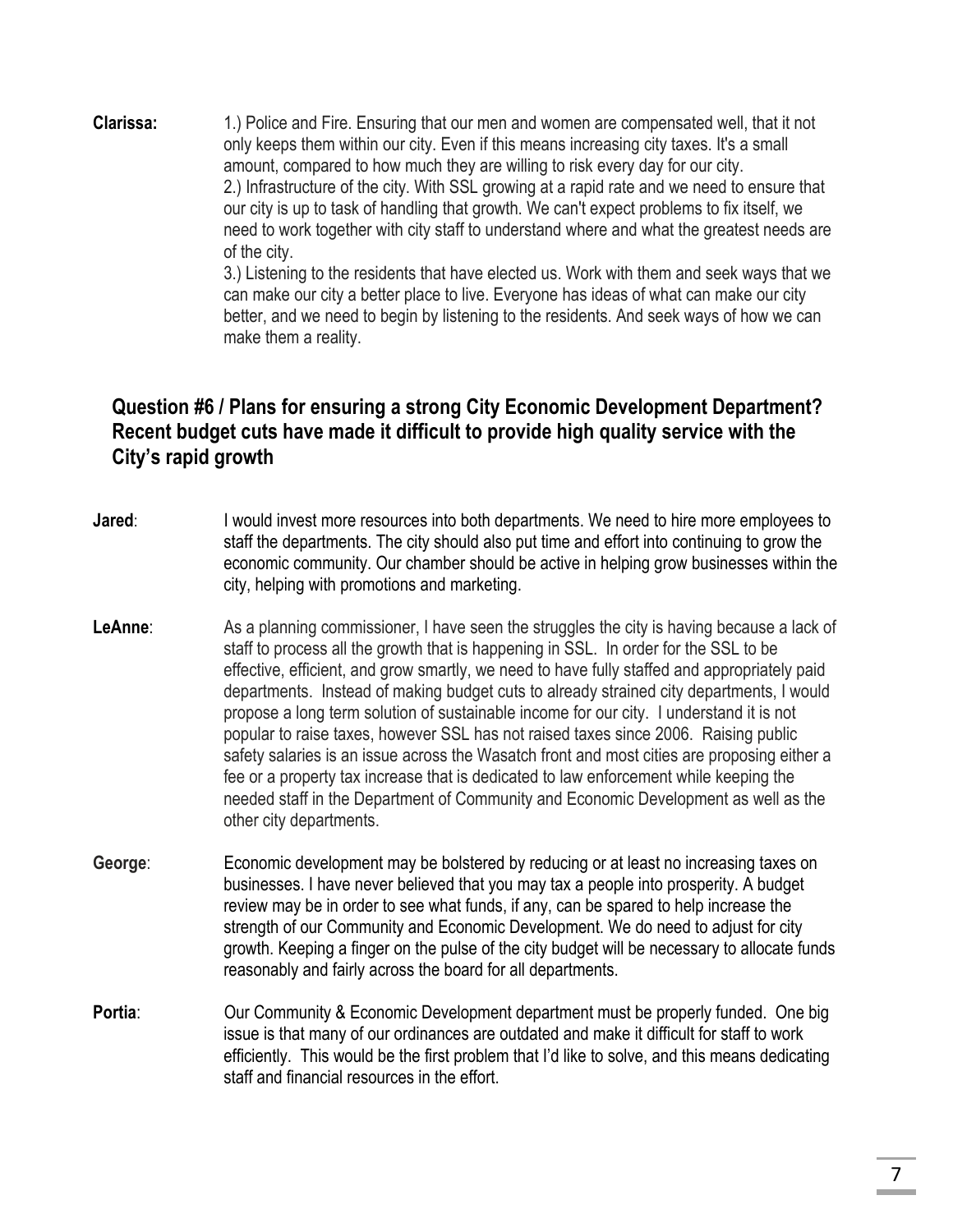- **Natalie**: Economic Development of SSL is critical to our perseverance and survival. I would like to see more private-public partnerships to increase small businesses and entrepreneurship. With a large population of low-income, people of color, there are ways we can make sure that the talent we have is being met with jobs opportunity, housing opportunity, and resources that allow for new businesses. **Mary Anna:** I feel strongly that the recent cuts are penny wise but pound foolish. Trimming the budgetary fat is one thing, but the draconian cuts throughout every department are quite another. We need to invest in our city, especially during this time of growth. And investments in Community and Economic Development come back to us in spades.
- **Clarissa:** Communication. Communication between city staff, elected officials and potential business developers/owners. Also listening to the ideas of our residents and based on those ideas, a city can make plans to determine the type of businesses that would boost the economy of South Salt Lake.

### **Question #7 – Plans for building a strong city & business partnership? At a minimum, this includes listening to and working with the businesses that provide a substantial portion of the City's revenue.**

- **Jared:** A strong relationship with businesses is crucial for a well-run city, we need business to be strong and grow in the city. I view the relationships in the city as 3 groups, the residents, the business community and the city government. We need each other and when we work together to make our community a better place we all prosper. Strong businesses mean more revenue for the city, more revenue means the city can provide better quality services at lower costs for residents. Lower costs for residents and higher quality services make for a higher quality of life and makes living in the city more enjoyable. Helping business thrive in the city is best for everyone.
- **LeAnne**: I believe this partnership is paramount to the success of smart growth as the city's economic development generates 40% of SSL revenue each year. Strong collaborations between cities and businesses result in ability to efficiently process and complete important projects and plan strategic growth. No matter who you are, everyone wants to be heard. Listening to each other is the foundation of any successful partnership. I am always learning and I will work hard to promote a strong partnership with the city and businesses. I will continue to educate myself by listening to the businesses in SSL, their ideas and concerns and work together on promoting smart growth. I have been very excited about the new businesses coming to south salt lake that are attracting people from surrounding cities, including the new restaurants, breweries, and music venue.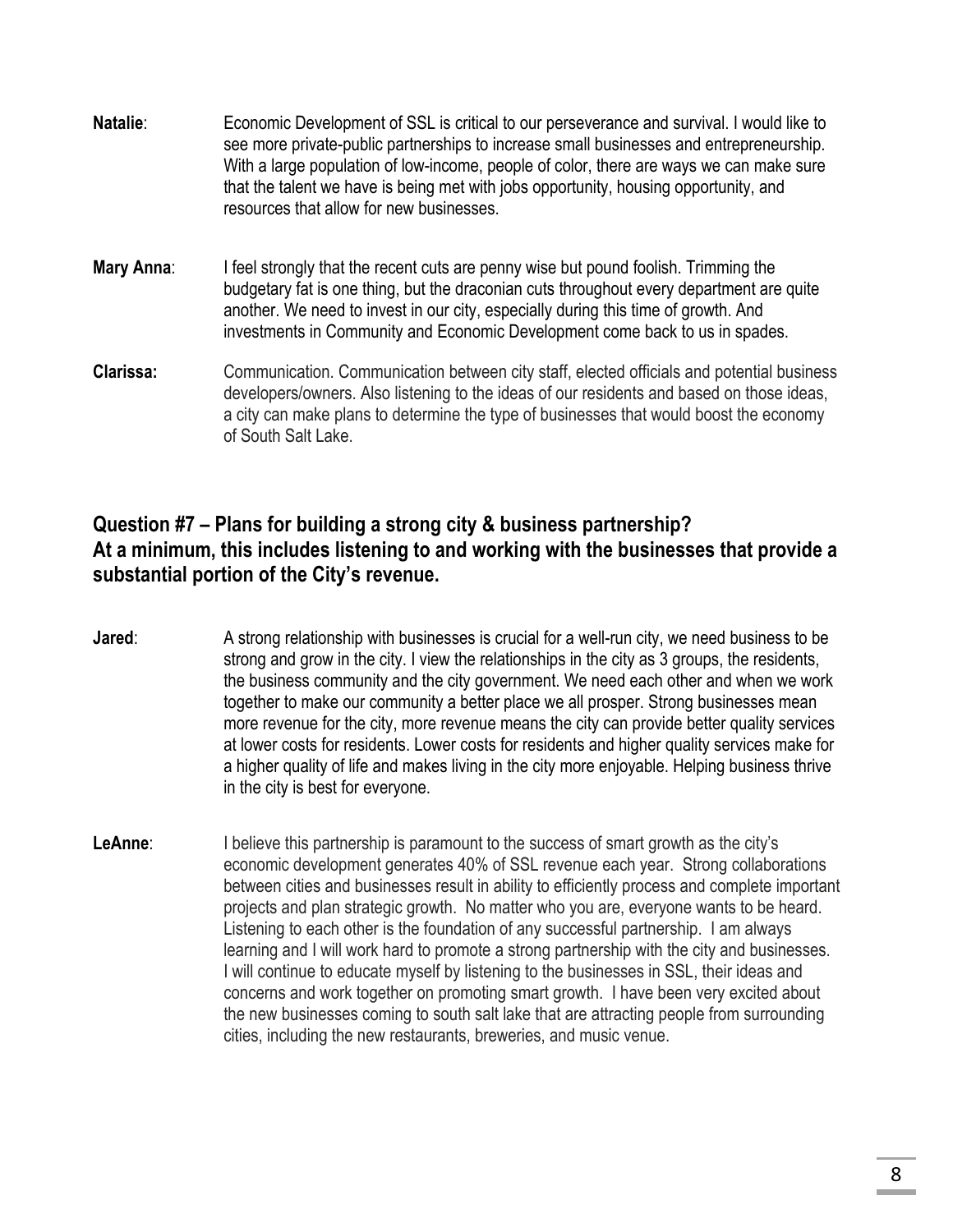- **George**: I certainly agree that a strong business and city partnership is needed to ensure that enough business stay in South Salt Lake to keep us growing and prospering. I want the businesses and citizens of South Salt Lake to have a voice and for the city government to be transparent in plans for growth. The revenue of our businesses is essential and we need to listen to the business leaders from small businesses to major corporations.
- **Portia:** Our city is unique in the fact that we are primarily made up of businesses. Elected officials would be foolish to ignore our business owners and the necessary revenue they provide. I have and will continue to support our local businesses, including a strong partnership with our chamber.
- **Natalie:** I think this is one of many keys to building our city, is with partnerships. I want to work to create more partnerships including thinking of innovative and creative ways. This includes, using our current city population as a local asset that drives local purchasing and buying powers by increasing our anchoring institutions and I believe that partnerships is one vehicle for that goal.
- **Mary Anna**: South Salt Lake is supported in large part by our businesses. We need to support them and encourage an environment of communication. Locally owned, independent businesses are part of the fabric of the community and we need to welcome more of them and make our city an even better place to do business!
- **Clarissa:** In order for a business to be successful, it needs to backing of great people. But that all starts with careful planning and communication between business owner, they city and city officials. How can the city keep them successful in SSL, by providing some small business training or hosting an event where the city staff can provide insight into areas such as finance, publicity or even legal advice on how to get started. Business owners have to know that they are not in this alone.

### **Question #8 – Do you support the SSL City Police & Fire Departments? Do you have any plans to consider joining Unified Fire and/or Police? Why?**

- **Jared**: I support both the Police and Fire Departments of the city. They both do an incredible job keeping us safe and providing top quality service to the citizens of South Salt Lake. I know both the Police and Fire Chief a little bit, we have had a few conversations about the challenges with pay and keeping quality individuals. They both run very high quality departments and we as a community are lucky to have great leaders leading our first responders. I wouldn't support joining UPD or UFA, I think the control of the departments should remain with city leaders. I also think it's very important to have great working relationships with both agencies, they have resources we can't afford as a small city. I know some of the police officers from the many programs they offer to the community and schools. I know a few of the firefighters as well and have spoken to several about the challenges the city faces with pay and keeping quality people.
- **LeAnne:** I strongly support the SSL City Police and Fire Departments. In my current position with the State of Utah as well as previous employment I have made it a top priority to build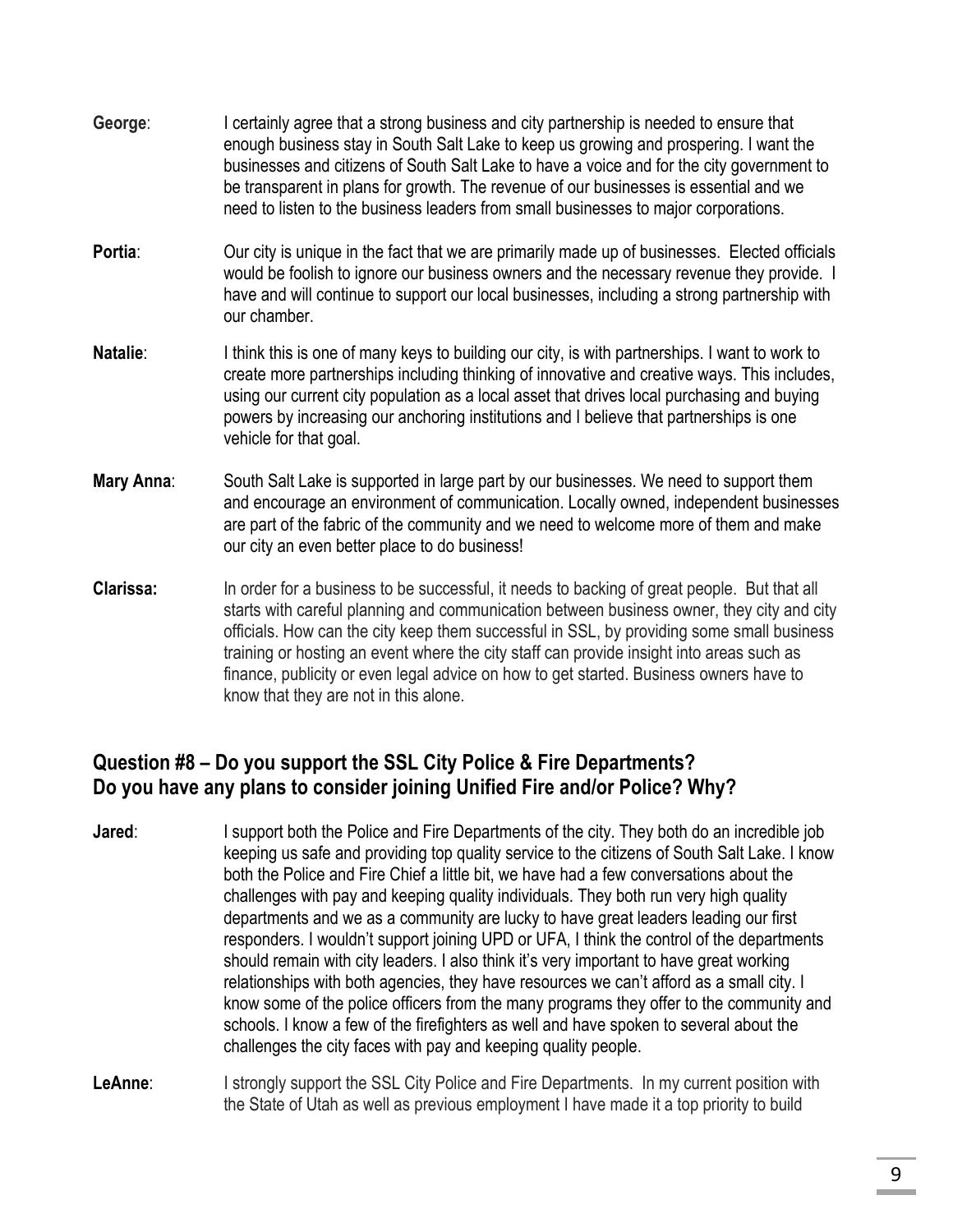strong relationships with our first responders at the local and state level, as they are the de-facto response to mental health crisis. If we better support our first responders, we better support our community. I provide oversight to the Crisis Intervention Team (CIT) program state contract. Part of the CIT program is providing law enforcement training on how to respond to mental health crisis, with the main focus on building strong community partnerships between police, mental health and advocacy. I am responsible for coordinating the annual Mental Health Crisis Response Summit of Utah that brings together first responders around the state including, police, fire, dispatch, EMS, mental health, ER staff, etc. Chief Jack Carruth has been a support, and briefly sat on the planning committee for this summit providing law enforcement representation. Currently we have representation from our SSL Fire Department on this planning committee. In these positions I have met regularly with our SSL Police and Fire departments. I support keeping local control of our public safety and I don't support contracting out to Unified.

- **George**: It goes without saying that supporting our local First Responders must be supported if we are to have proper first response in our city. I have worked with the police and fire in my career at the hospital and with that security patrol company I worked with earlier. I have volunteered with the SSL police department as a citizen to help out from time to time. I am scheduling, soon, a ride along opportunity with the SSL police to witness firsthand what is happening with our police and fire in the night when most people are asleep.
- **Portia:** SSL Police and Fire have my unwavering support! I have endorsements from both the police and fire unions. My interest is strengthening and maintaining local control of both organizations. As well as making sure they are compensated fairly for the job they do for our city.
- **Natalie**: I am the daughter of a law enforcement agent, I have respect, honor, and support the work our SSL City Police and Fire do. That is why it is crucial we build an economy that supports these entities to the fullest and that is beneficial to our city. I have begun having conversations with our Police Chief and Fire and it is my goal to continue these conversations. These conversations look like understanding the true needs of each department and how we can build community trust and engagement. I do not have any plans of contracting our current services to Unified as I believe that we currently have the ability to sustain our services at their current model.
- **Mary Anna**: See my answer above for more about my support of the Police and Fire departments. I don't believe that joining Unified would benefit us. I don't think it would save us any money and the loss of local autonomy and control wouldn't be worth it even if it did. I have met with our police and fire chiefs and indicated my support.
- **Clarissa:** I am a huge supporter of our men and women who serve our public safety. In the years since I have lived in SSL, I have worked closely with several officers in making our community safer, by making our community apart of the neighborhood watch. I also have family members who serve as Police Officers on the Navajo Nation. I was also a volunteer firefighter for 2 years on the Navajo Nation. I don't believe that a move to Unified Police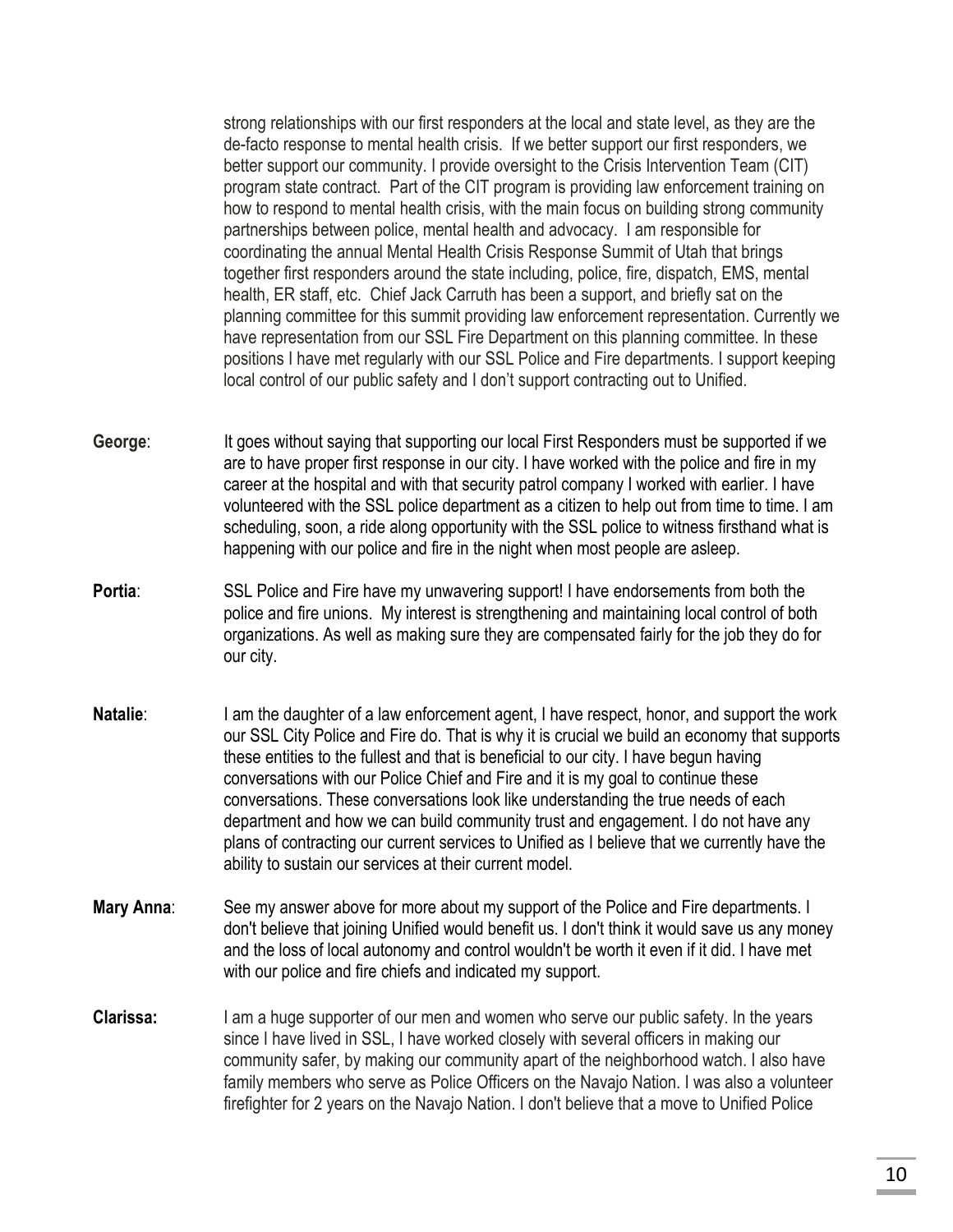and Fire is ideal for South Salt Lake. South Salt Lake is a unique city, and so are the men and women who serve us. Many have built relationships with residents and business owners, that if that were to be taken away, those relationships get lost. It's because of those relationships, that we feel a sense of community with them. They aren't Police Officers or Firefighters, they become friends and often times, we feel them as family.

### **Question #9 / How will you work to develop a stronger partnership among all council members and the City's management team and departments?**

- **Jared:** Finding common ground is crucial to building strong relationships. We all want the best for the city and the resident. Understanding each other and our concerns is important for open communication. The current city management team has done a great job navigating the challenges the city faces in our changing valley. I want to work together to help build a better South Salt Lake for all of us.
- **LeAnne:** I will work hard to develop positive working relationships with city council members and city staff by having respect for our city's management team, listening and validating individual concerns, and respecting differing opinions while working toward mutual agreements. I will work hard on knowing that I always have something to learn, and will continue to educate myself on understanding the councils, and the city, legal and financial responsibilities.
- **George**: The council members need to feel less divided by holding more open and honest dialogue with all departments they serve. The voters have a right, indeed, an obligation, to hold the city council accountable for their actions in the name of the voter. The voters need to see and understand what city management is doing and why they do it; as does the council. I would foster more transparency and openness with the city management teams and demand that the Mayor's office explains what is happening with tax dollars, how they are being spent and what the city's plans for major projects in the future. These plans would include those involving city landmarks, parks, historical sites, community centers and so forth.
- **Portia:** It all starts with listening, and then once we truly understand each other's perspectives trying to reach compromise. During my first term on the council, I'm proud to say that I was always willing to talk to everyone both on and off the record.
- **Natalie:** I hope to bring compromise, collaboration, and cooperation to the council and the city management. We need to be a council that doesn't use our city administrators as props to further our agenda or use the council as a way to increase our individual political goals. We are on the council to serve and to create a stronger city.
- **Mary Anna:** I am disheartened to see how polarized and divisive our city government is. Whatever the outcome of this years' elections, there will be a new city council in 2020 that will have a fresh opportunity to open up the lines of communication with Mayor Wood and the dedicated professionals on the city staff. Should I win this election, I pledge to listen